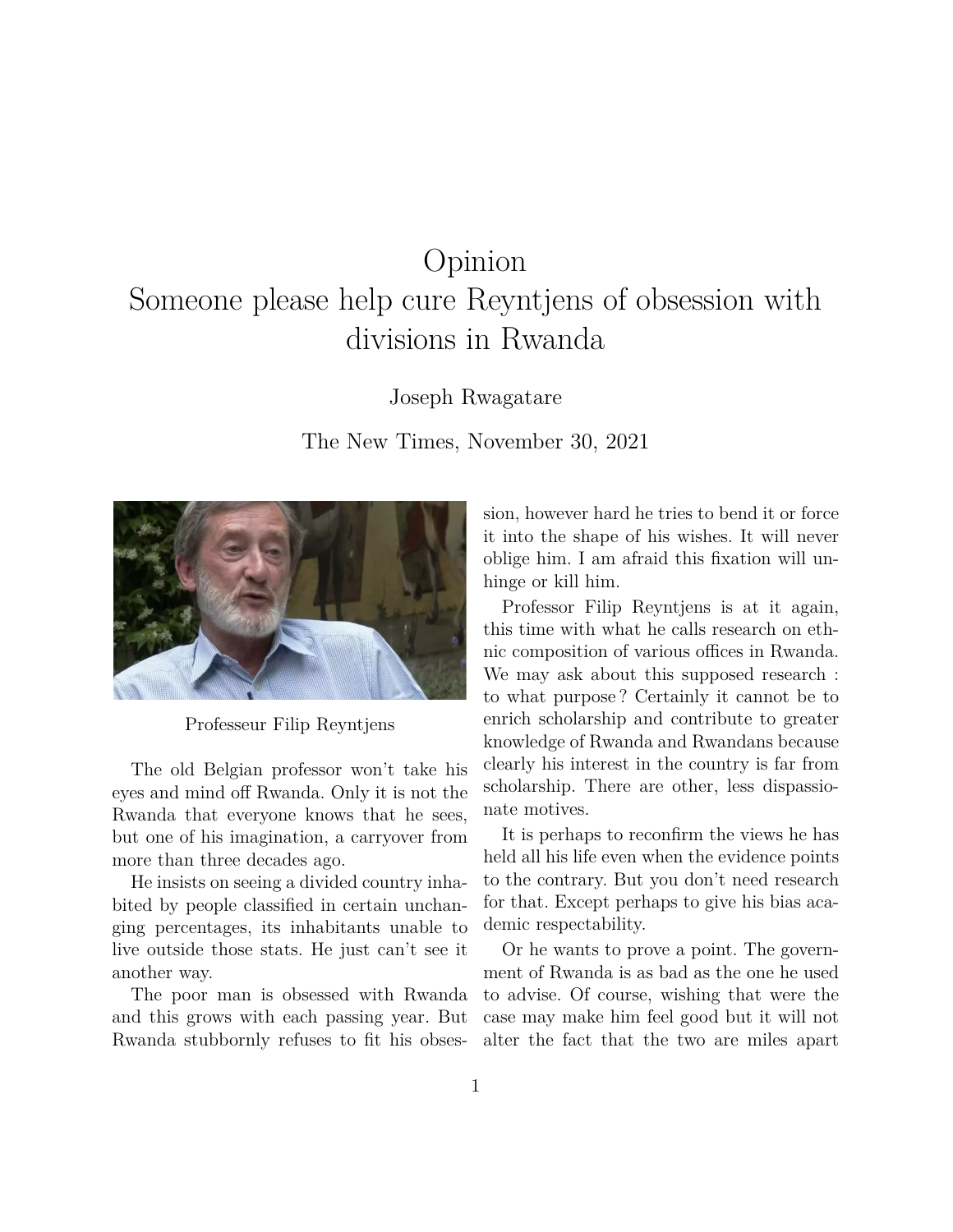and cannot be compared. If he wants to delude himself, let him be. No one will deny him that choice.

There is possibly even a more sinister intention : cause division which he so clearly craves and lend support to Rwandan extremist groups in Europe and other places.

It doesn't really matter. Looking for reasons for such behaviour is often futile. Sometimes hatred becomes its own logic and motive. In this case it has become obsessive. He seems to be fighting a duel with an imaginary or uninterested adversary. He might actually be fighting with himself, only he does not know or refuses to acknowledge it.

Professor Reyntens shares this obsession with Rwanda with a small circle of like-minded, hate consumed, delusional and mutually-validating individuals with strong antipathy towards the country's leadership. The likes of journalists Judi Rever and Michela Wrong, academics like Tim Longman, Susan Thompson and others, and western human rights activists.

They all have something in common. They do not like the direction this country is taking and would rather it was the old way, the one they are familiar with. Many have an axe to grind. They lived in Rwanda at different times in the past and had some sort of influence which they can no longer exercise in the new Rwanda. Or they have tried to sell their version of the country to the world but no one is buying. They cannot find a role and so feel rejected and are bitter. That may explain why they behave like a jilted lover.

This ethnic thing with which Reyntjens & co are obsessed is really nonsensical in the context of Rwanda. Can one talk of a distinctness among Rwandans that clearly sets some apart from others ? Only the reckless or diabolical can attempt that classification.

The intention can only be one : to resurrect the race division of the colonial and pre-1994 period when Rwandans were divided into so-called races. The old professor is not only fixated on division, he is also averse to the concept of unity. When he hears 'Ndi Umunyarwanda' he gets the shivers and rushes to division research template to prove that it is not possible.

The professor lives in a different era from which he needs to be rescued and brought into the present. He will then realise that employment, election or appointment to various offices in the public and private sectors is done differently from what he used to prescribe decades ago.

It is based on merit, on the knowledge and skills one has, and on technical ability to perform certain functions, and done through open competition.

Obviously, in the professor's time advising the government of Rwanda, these things were not important criteria for office. Only origin, appearance, affiliation and official categorisation that had nothing to do with the ability to perform were.

In his obsession with ethnicity in Rwanda, Professor Reyntjens descends into the ridiculous. He goes into the realm of religion and its leadership. Does he want to suggest that the state influences the appointment of heads of various religions ? Even those appointed by Rome ? Or elected by the House of Bishops like the Anglicans ? Maybe this is how it was